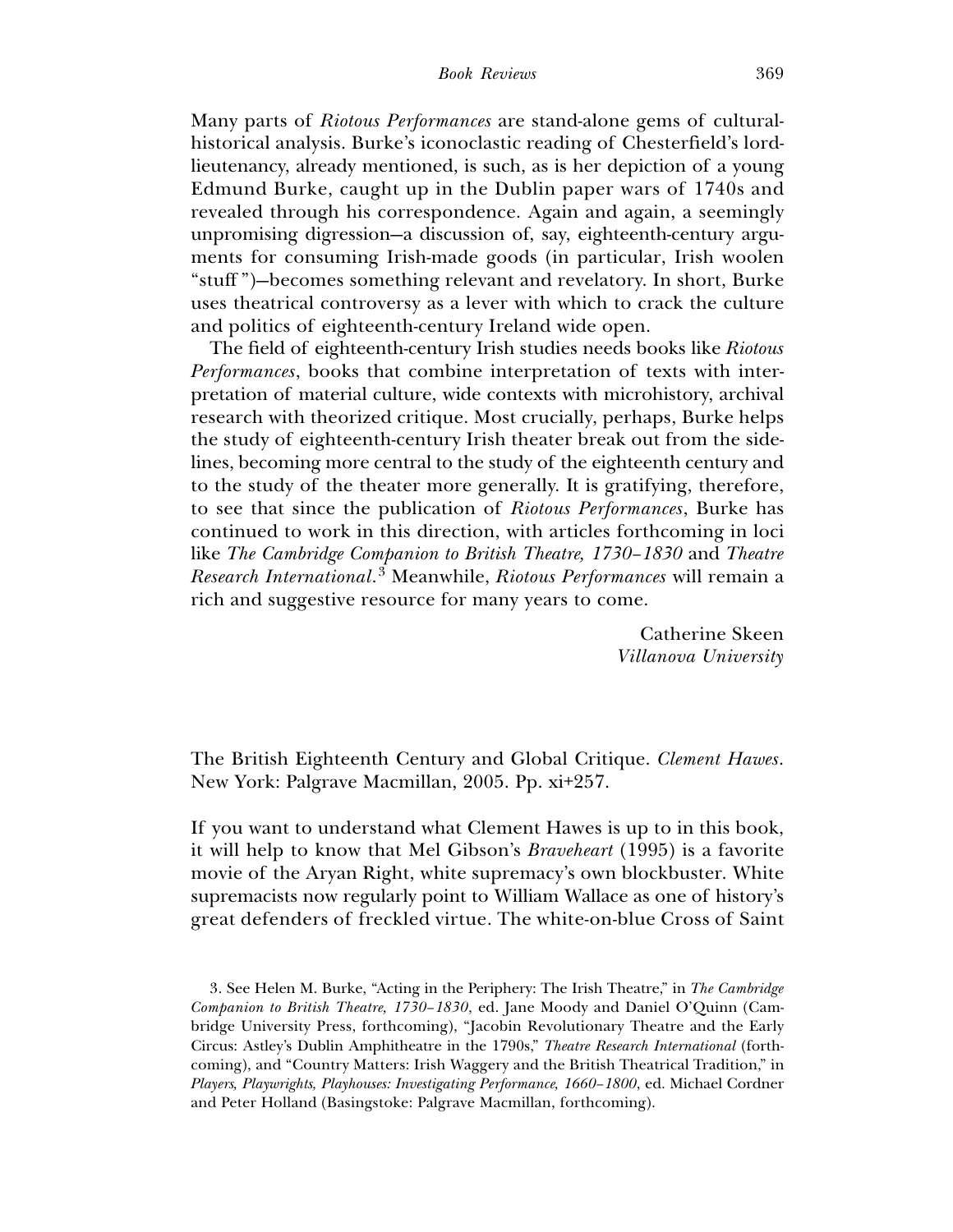Andrew has joined the swastika and the Confederate flag, which it resembles, as one of the movement's blazons. Neoconfederate groups have begun attending Scottish festivals or Caledonian games, which they see as paramilitary displays of Nordic manhood, on the notion, it seems, that caber tossing is one of the few remaining sports that has not been taken over by Black and Latino athletes—a kind of hotweather hockey. When the Redcoats invade the next time—abetted, one imagines, by the Black Panthers—we will assault them with the trunks of oaks. The groups, reportedly, have been screening *Braveheart* to recruit new members for the cause. In some ways, this is rather odd, since *Braveheart* is a one-race movie, wall-to-wall white. Thirteenthcentury Scotland had no Black people to fight—had barely the Jews for a pogrom. On the fringe Right, then, the movie has become a parable of competing forms of whiteness, pitting a primal, highland whiteness—coded as Celtic, peripheral, Scottish, U.S. Southern, Appalachian—against a tainted, lowland and coastal whiteness—coded as Anglo, urban, U.S. Northern, Yankee: corrupt, cosmopolitan, girlishly aristocratic.

So Hawes is wondering, in effect, how Scotland ever became SKKKotland. And what he wants us to see is that *Braveheart*-style white supremacy is one of the distinctive achievements of British imperialism in the nineteenth century. This is even odder than it initially looks. We can think here about some of modern Europe's most basic political categories: empire, nation, race. Even if you think, as many do, that all of these notions are toxic, that we would be better off without any of them, you will have to concede all the same that they are quite variedly toxic—that each is fatal in its own peculiar, mutually incompatible way. Empires are by definition multinational and they have nearly always been multiracial, as well, the unwitting engines of racial mixture (and not of racial consolidation). In modern times, then, nationalism has been the only reliably effective antiimperial ideology, but nations are, in turn, not intuitively racial constructions. Race is something else again, since it sorts people broadly, by continents, and not by those continents' miscellaneous regional subgroupings. Race is inherently multinational, like empire, and yet it can come in an anti-imperial variant of its own, as signaled, historically, by the prefix *pan-*: pan-African, pan-Latino, and so on. What is remarkable about nineteenth-century British imperialism, in these terms, is that it did the hard work of papering over these differences. It got race and nation and empire to all line up: the very term "Britain" was the product of an imperialist and racially anchored nationalism, of the English and the Welsh and the Scots making common cause out of the whiteness that empire had allowed them to discover.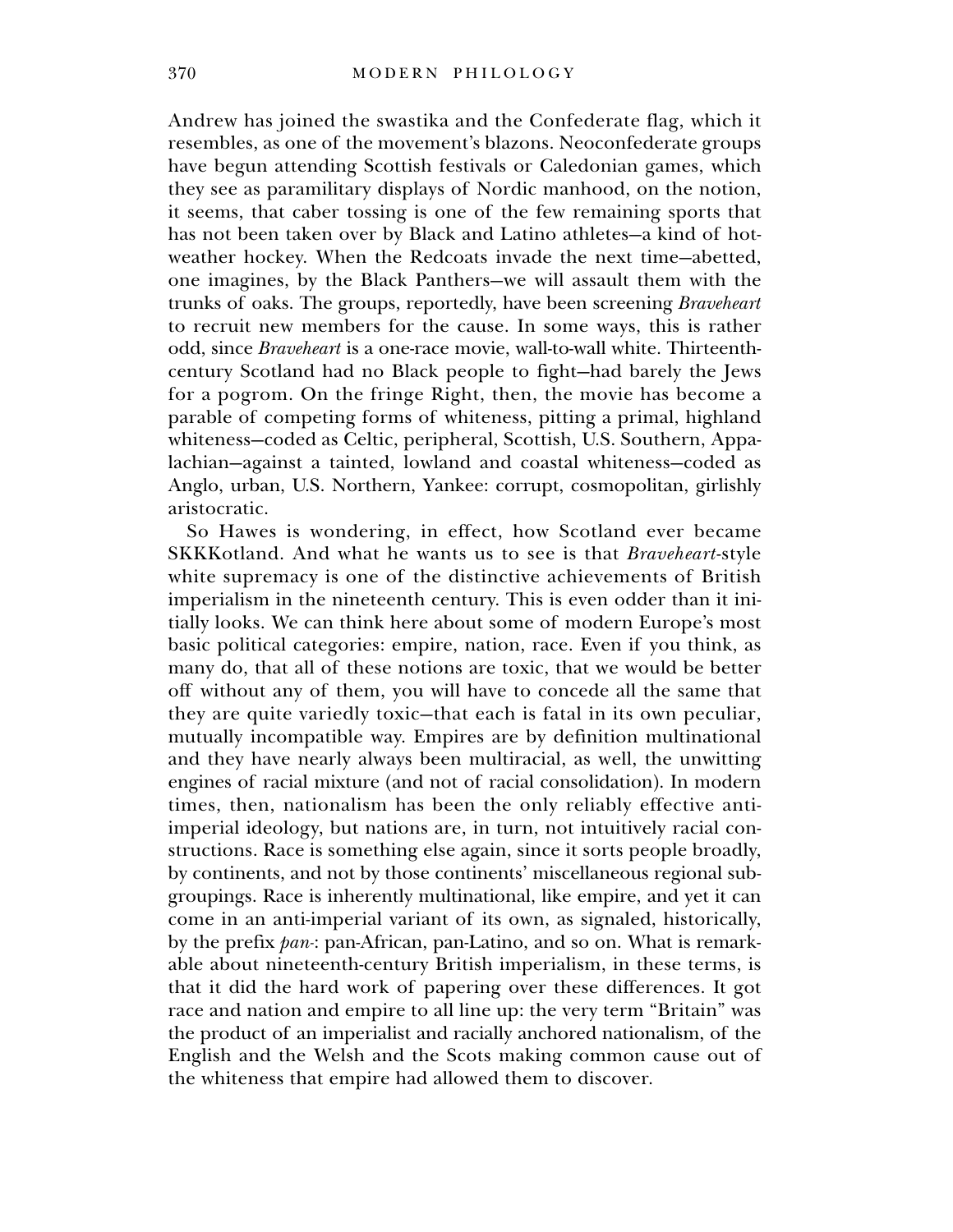But here a clarification is necessary. Hawes is an eighteenthcenturyist, and he is less interested in explaining the nineteenth century than he is in denouncing it. His book's central argument is that the English eighteenth century has been widely misunderstood—or worse, that some three generations of critical theorists have, by polemicizing endlessly against the totalitarian Enlightenment, framed the eighteenth century for the nineteenth century's crimes. Hawes means, then, to retrieve for us a better eighteenth century than the one we think we know, to help us retrace our steps to the missed turn in modern English culture, to show us what English letters looked like before they were freighted with the nineteenth century's lethally settled notions of nation and race.

But then who did the freighting? This is where *Braveheart* comes in: it turns out that the Scots bear most of the blame—or at least that is how Hawes tells it in what is easily the book's best chapter, which offers a new reading of James Macpherson and the Ossian affair. Where most twentieth-century criticism passed over Macpherson in silence, content to write him off as a versifying charlatan, the trend in the recent scholarship has been to rehabilitate him by making Ossian into an early (though lamentably fictional) Celtic nationalist. Hawes is determined to stop this trend in its tracks—to re-indict Macpherson on charges of fraud, and his argument here is both complex and compelling: the Ossian poems were not counterstrikes against Culloden and its aftermath; they were not designed to break Scotland's ties with England, but precisely to strengthen them, to make the Celtic past compatible with English literary sensibilities—and then also, by extension, to make Scotland a full copartner in the British Empire. *Fingal* posed as a primordial Scottish epic, to be sure, but then it is all the more remarkable that it did so in English and was backed by Edinburgh's Anglo-Scottish elite, who paid Macpherson for his trouble. And the poem itself took as its villains not the imperialists and nation builders of London—which is what an anticolonial reading would dictate—but the Irish, who are routinely insulted in its verse.

Hawes's attack on Ossian commands our attention, because he thinks of the Macpherson affair not as a fluke that literary history can cheerfully ignore but as a signpost to some of that history's most basic trends. In the late eighteenth century, English and Scottish letters took on the task of inventing traditions for themselves, of fabricating roots for a new British nation. They looked into the mythical past and found their imperial greatness foretold there. Hawes is making a provocative point: that imperial Britishness did not, in fact, demand the obliteration of Scottishness and the final triumph of Englishness. It assumed only that the English and Scots could close ranks and thus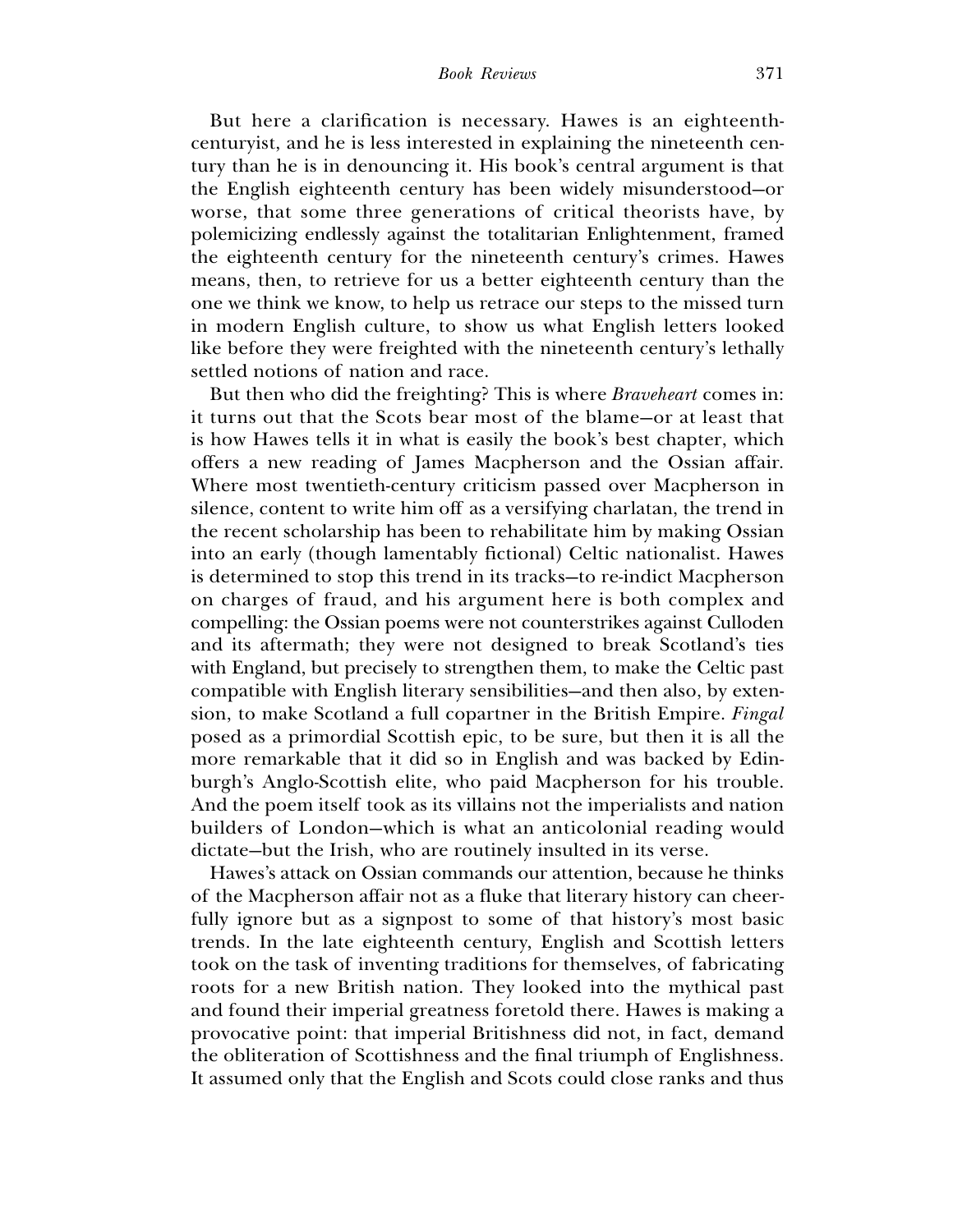that a certain Scottishness would be made available to the English, much as Scotland would be (lightly) Anglicized. We are more familiar with this kind of ethnic bargain from the further reaches of the empire. When white settlers in this or that colony have wanted to distinguish themselves from the English, they have generally done so by refashioning their whiteness on the model of some indigenous group: English settlers become American by styling themselves Mohawk or Navajo—white Indians; English New Zealanders turn Kiwi by selectively adopting Maori icons and words and rituals. The surprise, then, is to find that this all happened in the metropolis, as well. The Celts were called in to bolster a new imperial British identity, to thicken an Englishness that had been stretched thin by expansion, that had become the mere ether of empire.

Most of Hawes's book is made up of readings of canonical eighteenthcentury British writers alongside prominent postcolonial works from the late twentieth century—and perhaps we can begin to guess his strategy. Hawes wants to attack the Ossian moment in British cultural history from both sides, as it were, to catch it in a literary pincer movement. Having proclaimed the bardic revival the heavy in British history, Hawes then lets the eighteenth century play the hero's part, simply by virtue of not yet being *that*, of not yet sporting a pilfered kilt. Eighteenth-century writing provides the all-important prehistory to full-fledged British imperialism. When we read it, we are eavesdropping on a still unsettled conversation about nationality and race, a conversation in which those terms are still up for grabs, still hotly contested—which means that Swift and Sterne and their fellows can model for us what it might mean not to think racially or nationalistically. Hawes wants to retrieve for us the traditions of an enlightened literary cosmopolitanism that the late eighteenth century's balladeers and regional novelists cut short. He wants to say at the same time that the best Asian and African and Black American novelists working today are not, as commonly understood, writing against the European Enlightenment. They are that Enlightenment's heirs, and their writing, which is brimming over with references to the Augustan canon, testifies proudly to this bequest. It is not all that unusual for postcolonial critics to read non-European novels alongside their Anglo forerunners, as Hawes does here. It is a tried and true strategy of postcolonial intro classes, in fact: Coetzee's *Foe* alongside *Robinson Crusoe*; Rhys's *Wide Sargasso Sea* alongside *Jane Eyre*. But what marks Hawes out is that he does not read these books in opposition to—or really even in dialogue with—one another. Rushdie's *Midnight's Children* becomes a simple extension of Sterne's *Tristram Shandy*. Soyinka's *Opera Wonyosi* is a canny updating of John Gay's *Beggar's Opera*. This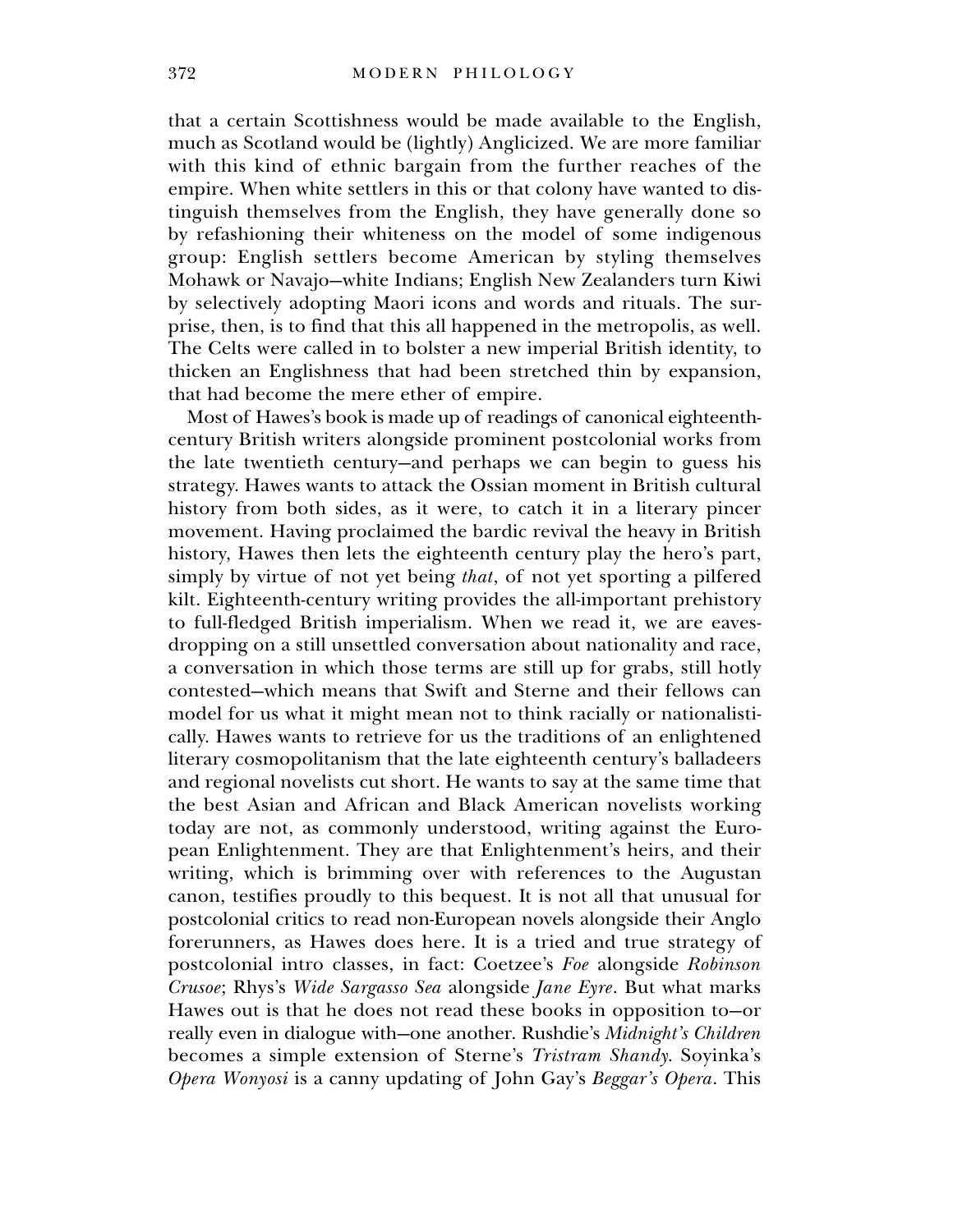isn't so much "the empire writes back" as "the empire writes in grateful acknowledgment of."

Rarely has a student of the period said so bluntly what most eighteenth-centuryists secretly feel: that the period generally gets a bad rap, that it has a lot more to offer than petticoats and pettifoggery. Hawes is pushing his readers to recover the period's own iconoclasts, and he has an honorable sense of literature as a laboratory of dissent. But the book, on balance, fails to convince. For a start, there is the simple matter of chronology. Nationalist origin myths are not the invention of the late eighteenth century. Early Whig ideology relied on notions of the ancient constitution or Saxon liberty that date back at least to 1600 or so and that themselves superseded fables of an Arthurian or even a Trojan Britain. Hawes does us a service, no doubt, in underscoring how many major writers refused to go along with these fables of ethnogenesis, but if you celebrate a period's iconoclasts you are, by definition, disregarding its major trends—at which point it becomes unclear why we should not do the nineteenth century the same favor. But most of the book's problems actually lie elsewhere and can be traced to Hawes's frantic attack on nativism, which he has decided is the linchpin of racist, nationalist, and imperialist ideologies all of them at once—on the view, apparently, that if you kill off the first, the others will wither after. This antinativism dictates all sorts of choices; the book sets out to discredit imperial nationalists, antiimperial nationalists, primitivists, "reactionary indigenist obscurantists," and all the variously poststructuralist celebrations of the local or the micro (79). Hawes's antinationalist convictions are such that he wants us to celebrate those postcolonial writers who are figures of dissent within their countries of origin, and so he praises Salman Rushdie for despising most Indians, Wole Soyinka for socking it to the Nigerians, Charles Johnson for making it hard for Black Americans to own their blackness. The best thing about this new global fiction is that it "tends to the dismantling of reified identities" (135). What will remain, after literature has taught us to discard all fixed identity, is a bundle of "cosmopolitan sensibilities" (55). And the great precursor figure to the cosmopolitan postcolonials is Samuel Johnson, a "principled universalist" who subjected his own national traditions to careful scrutiny witness his dry-eyed judgments on the great English authors—and is thus to be celebrated for his very crankiness (182).

The real trouble here, I think, is that Hawes treats enlightened cosmopolitanism as an abstract value to be invoked or an attitude to be modeled. But cosmopolitanism, like any other abstraction, has to find a material form in the world, has to find institutions and persons to embody it. And world history's most obviously cosmopolitan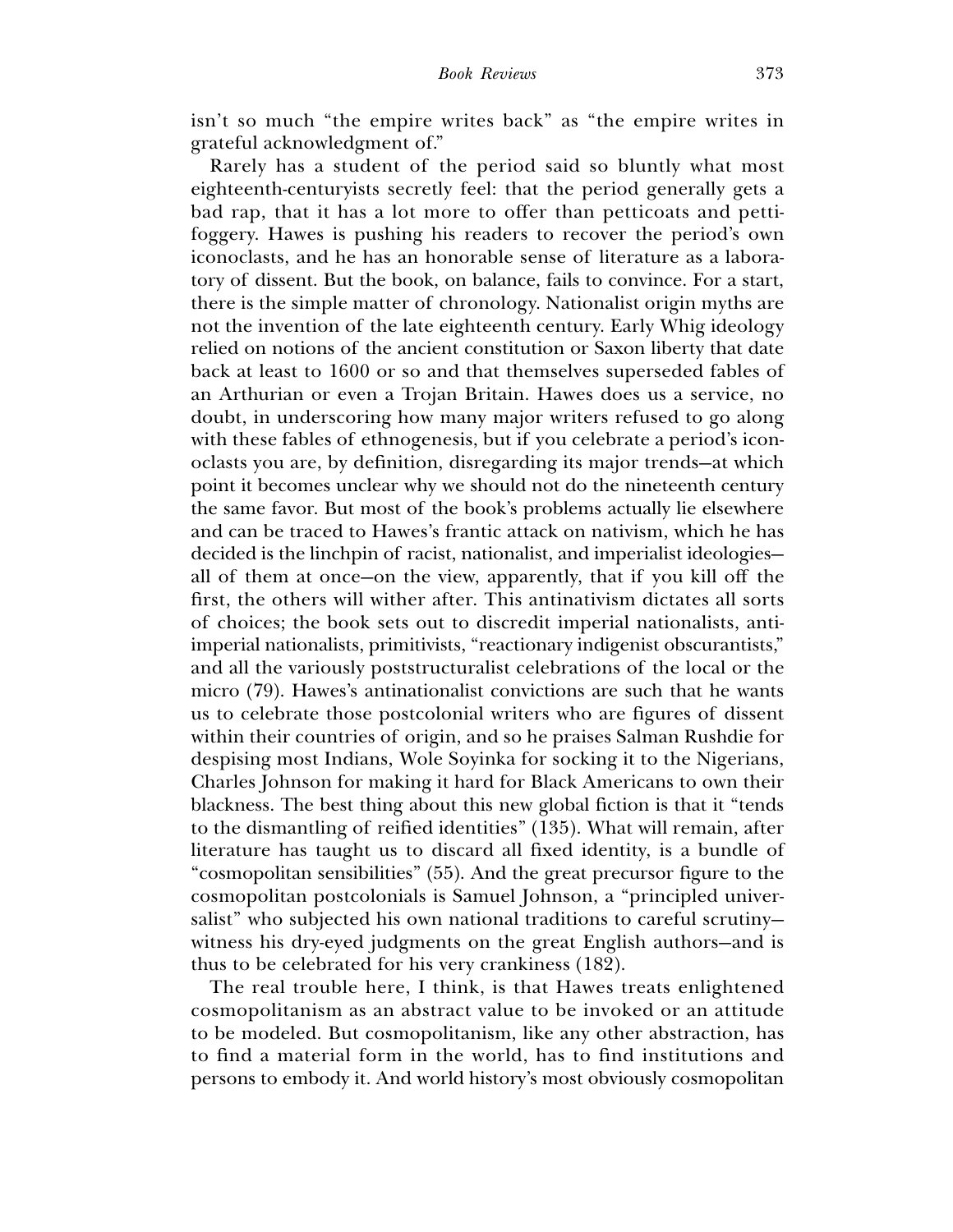institutions have, of course, been the great empires themselves. Hawes maintains an eerie silence on this score—or worse: his book's drift, though never its stated program, is to stick up for empire and its program of enforced encounter. "However oppressive and alienating, empire implies contact and exchange: connections rather than hermetic insularity" (72). One occasionally gets the impression that empire is unjust only when it speaks with a brogue.

But Hawes is a literary critic and perhaps could be forgiven a certain historical fuzziness. The problem, then, is that this point holds true for the literature he discusses, as well. Rushdie's *Midnight's Children* may be a bleak satire on the failures of South Asian decolonization, the hijacking of independence by corrupt Indian and Pakistani elites. But it is also a novel that asks us to view history through the eyes of a half-white factory owner, its narrator Saleem, who teaches us to despite ordinary Asians—whom he variously describes as "the monster," "the monster in the streets," and "the many-headed monster of the crowd" before complaining, in the novel's decisive final sentence, that India has been destroyed by the "annihilating whirlpool of the multitude." It is also difficult to see how Hawes can exempt *Midnight's Children* from his general attack on fables of national origin, since the book is overtly a fairy tale of the Indian nation, in which all the children born in the first hour of Hindustani independence literally have superpowers. In order to cast Rushdie as a heroically dissenting humanist, Hawes has to overlook some of the novel's most basic features.

We can extend the point back to the eighteenth century. Hawes's account of Johnson's cosmopolitanism is genuinely puzzling, since evidence of Johnson's national spirit is not hard to find. Johnson opposed the American Revolution; he threw his weight behind Warren Hastings in India; and he wrote short, thumping biographies of English naval heroes. He also compiled a rather famous dictionary of the English language, for which he took as one of his more pressing tasks the exclusion of fashionable Gallicisms. It is true that when Johnson wrote about the *Dictionary*, he often struck an antinationalist note, but then we should listen carefully to how this cosmopolitanism sounds: he says that Britain is a "new world" that he means "to invade," so that even if he does not "complete the conquest," future linguists might approach the British "to reduce them wholly to subjection and settle them under laws."<sup>1</sup> When Johnson does not speak as an English-

<sup>1.</sup> See Johnson's *Plan of an English Dictionary* (1747), in *The Works of Samuel Johnson*, ed. Arthur Murphy and Francis Pearson Walesby, 11 vols. (Oxford, 1825), 5:21. On the nationalist and imperial Johnson, see also Nicholas Hudson, *Samuel Johnson and the Making of Modern England* (Cambridge University Press, 2003).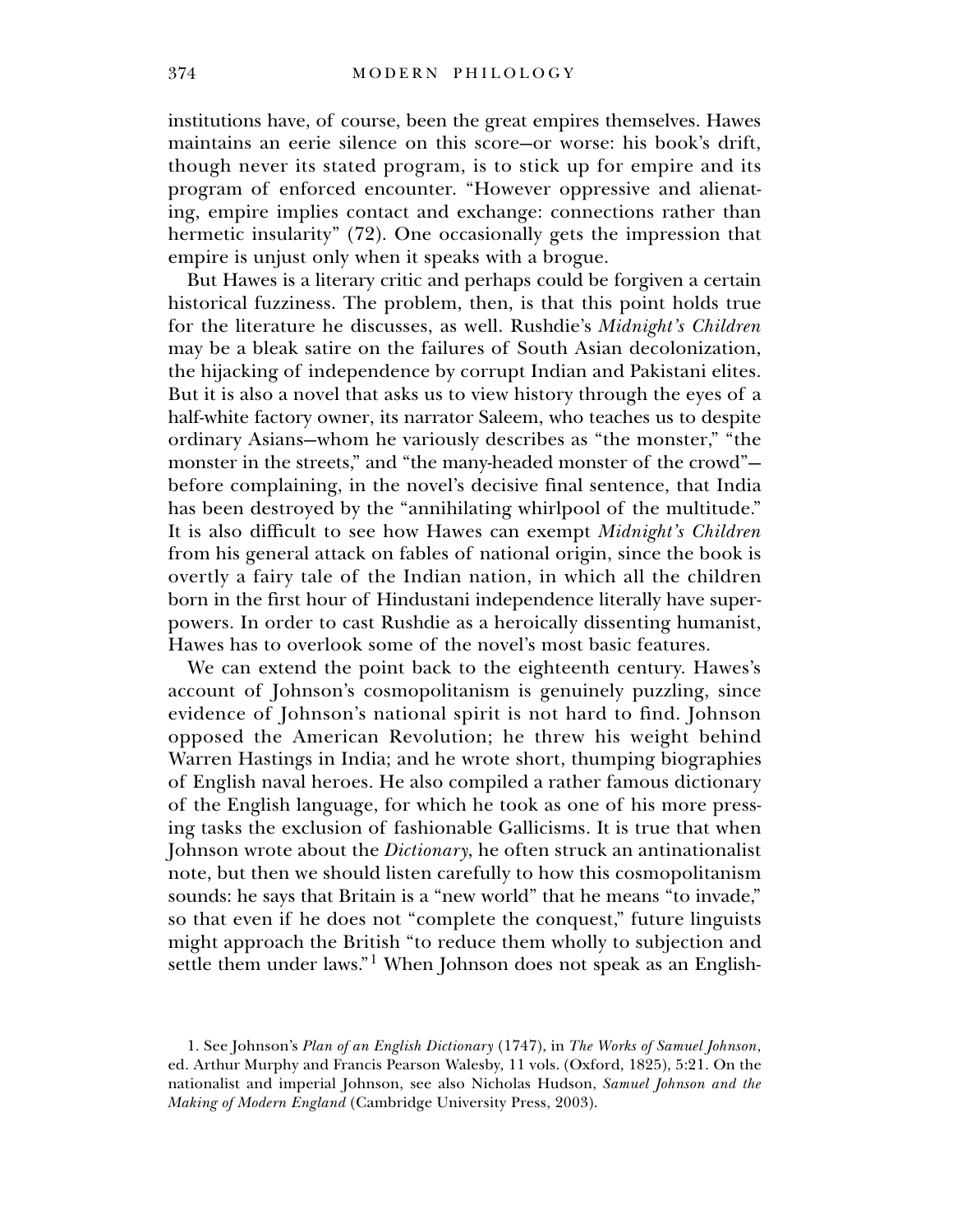man, he speaks, fantastically, as a Roman imperialist, and this is the persona that we must hear speaking throughout his willfully onerous, doggedly classicist prose. Johnson does not just style himself the last northern humanist; he styles himself the last centurion. It is this voice that Macaulay and others will adopt half a century after Johnson's death when they explain that England was once gaily conquered by the Romans and again intellectually colonized during the revival of letters—Johnson's way of putting it is that the English emerged from the barbarity around the time of Shakespeare—which means that the British Empire exists merely to export the Renaissance, to guide the Indians through a process that the Anglos have already undergone, which is the liquidation of one's indigenous culture. Johnson can no doubt help us make short work of certain Celtic myths of racial purity, but he also bequeathed to the nineteenth century an alternate imperialism. The British did not build croft cottages in Calcutta; they built Palladian mansions. And Macaulay did not want Indians to read Welsh ballads; he wanted them to read Milton and Hume.

The problems do not end with Johnson. Hawes may have mixed feelings about empire, but he is eager all the same to establish the eighteenth century's anti-imperialist credentials. On this front, the book has some illuminating things to say about John Gay's *Polly*, the littleread sequel to *The Beggar's Opera*, which unexpectedly moves its scene from London to the West Indies. But Hawes's proof text is, as one might expect, *Gulliver's Travels*, which he reads as a comprehensive attack on the first British Empire, a fierce satire on a middle-class Dissenter who travels the world in search of gain and finally learns to loathe his very Englishness. Hawes is on familiar territory here, furthering a case already made, often about the entire genre of eighteenthcentury satire, by E. P. Thompson, Edward Said, Carole Fabricant, and others,<sup>2</sup> though no one else, to my knowledge, has thought to read *Tristram Shandy*'s famous jokes about noses as a preemptive attack on a scientific racism that did not exist yet. If you are already convinced by the Left Swift or the Left Sterne, you will probably appreciate Hawes's anti-imperial amplification of the theme, and it is persuasive enough as far as it goes. But in order to keep the argument intact, Hawes has to ignore a considerable body of scholarship that sees the Tory satirists, including Sterne, as defending the old Christian and landed order, however oddly and obliquely and violently. Swift and

<sup>2.</sup> E. P. Thompson, *Whigs and Hunters* (New York: Pantheon, 1975), esp. 216–18; Carole Fabricant, *Swift's Landscape* (Baltimore: Johns Hopkins University Press, 1982); Edward Said, *The World, the Text, the Critic* (Cambridge, MA: Harvard University Press, 1983), 72–73.